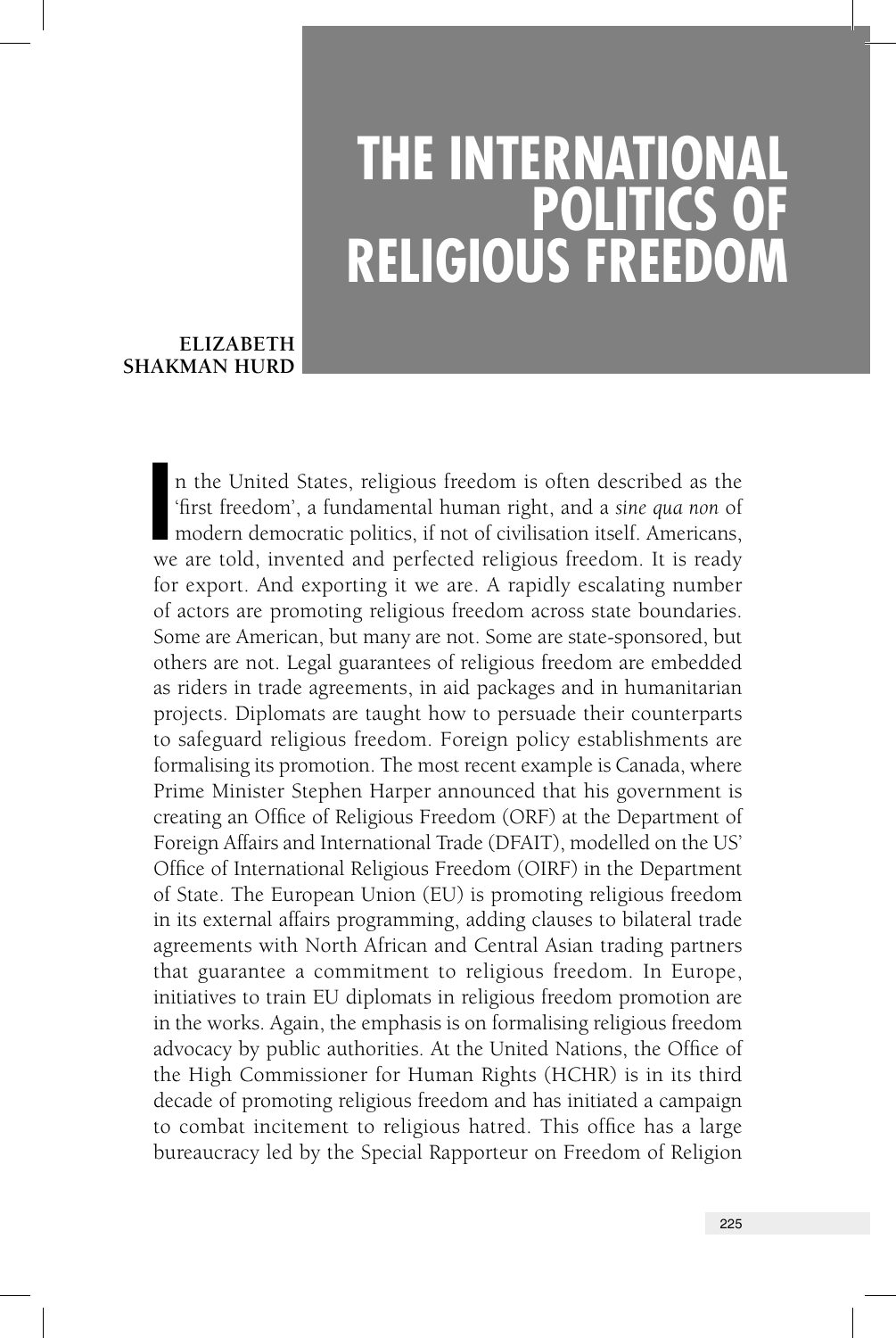or Belief, appointed by the UN Human Rights Council. It focuses on ensuring state compliance with human rights norms and standards developed over the past 60 years and embodied in declarations such the 1948 Universal Declaration of Human Rights.

The promotion of religious freedom is ubiquitous. And it is not only by evangelicals. An impressive array of institutions and public authorities across the political spectrum, secular and religious, have taken up the cause. Religious freedom is fast becoming a language used to garner international political legitimacy. When the Moroccan Justice and Development Party won the November 2011 parliamentary elections, prominent party member and future Minister of Justice and Liberties Mustafa Ramid underlined the party's commitment to religious freedom: 'We have a progressive approach to Islam. The Islamicisation of Morocco will be achieved only by re-establishing justice and religious freedom' (Mekhennet, 2011).

Over the past two decades, the right to religious freedom has become what Lila Abu-Lughod calls a 'dialect of universality' (2010: 87). Religious freedom is 'being disseminated through international institutions and practices so that it is, to some extent, everywhere—translated, resisted, vernacularised, invoked in political struggles, and made the standard language enforced by power' (ibid.: 85). Like human rights, religious freedom has, in some sense, captured the field of emancipatory possibility. It stands for the good and the right in many difficult and often violent situations. It is easy to be swept up in the collective commonsense that guaranteeing religious freedom is what stands between us and pre-modern orders based on tyrannical forms of religious authority that leave women and minorities in the dust. Positioned as the only alternative to these unappealing options, it is hardly surprising that religious freedom projects, pronouncements and policies have gathered such momentum. In all of the excitement surrounding religious freedom as a universal norm—who can be against religious freedom? It is easy to forget that these are political projects that are situated in history and implemented by powerful state and global authorities. It is easy to overlook the fact that religious freedom is a site of politics, even of what Beaman and Sullivan (2013) have recently described as 'religious establishment'. The promotion of religious freedom is not a story of the progressive global dissemination of a universal norm and legal standard. We need to distinguish between an abstract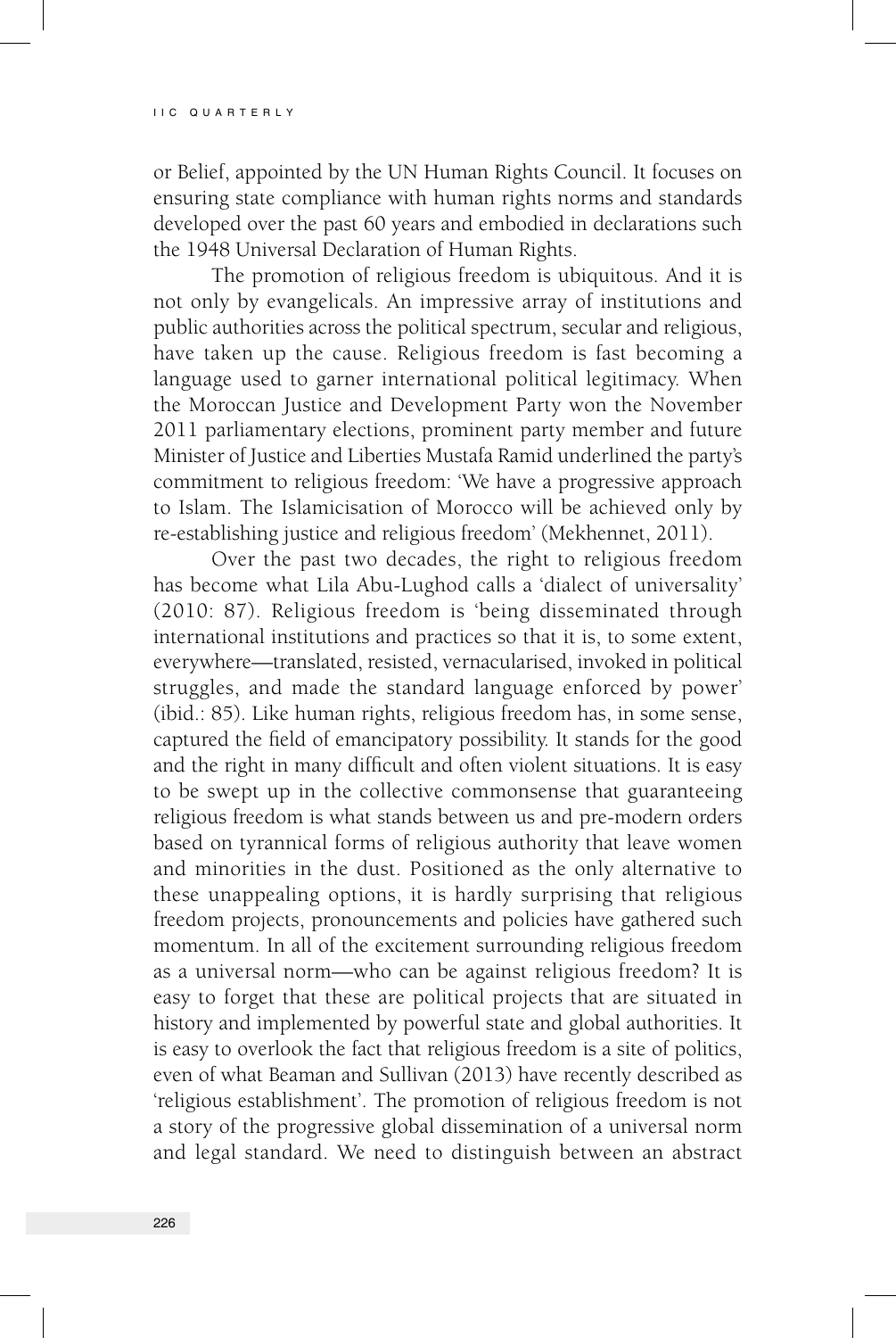and aspirational state of peaceful religious coexistence, and the official practice of promoting religious freedom. While the former is certainly desirable, it is not the case that the latter actually helps to realise it, and, as I will suggest, it may actively impede it.

This paper steps back from the excitement and the anxiety surrounding the frenzied promotion of religious freedom to explore three paradoxes of religious freedom. I then ask whether the world created by religious freedom is a world we want to live in, drawing on the example of Syria, and then discussing a current lawsuit against one of the US bureaucracies created to promote and protect religious freedom globally. If religious freedom is not the answer, then what other possibilities are there for negotiating across deep lines of social and religious difference? Where might we look to find peaceful coexistence being imagined without religious freedom, as it is commonly understood today?<sup>1</sup>

# **CRISIS IN SYRIA**

Calls for the protection of persecuted Christians in Syria and around the Middle East have been a cornerstone of US and European foreign policy in the wake of the uprisings. There are serious concerns here. But a closer look at how this problem has been framed and the consequences of this framing reveals that, paradoxically, framing the problem in Syria as a crisis of religious freedom may help to *create* the very problems that religious freedom seeks to resolve.<sup>2</sup>

Christian Solidarity International (CSI) has lobbied President Obama to urge Ban Ki-moon to declare a genocide warning for Christians across the Middle East. Howard Berman of the House Foreign Affairs Committee (HFAC) says that the future of minorities is 'on our agenda as we figure out how to help these countries and their treatment of Christians and other minorities is a "red line" that will affect future aid' (Dorell and Lynch, 2012). Habib Malik of the Lebanese American University calls for Western nations to stand up for the rights of Christians, who, he says, may be cleansed from lands where democratic elections are used to oppress minorities rather than empower them. While this must be done, he says, 'in a way that is not misperceived on the other end, the West should not be cowed'.3 *USA Today* reports that 'Christians in Syria, where Muslims have risen up against President Bashar Assad, have been subjected to murder, rape and kidnappings in Damascus and rebellious towns'.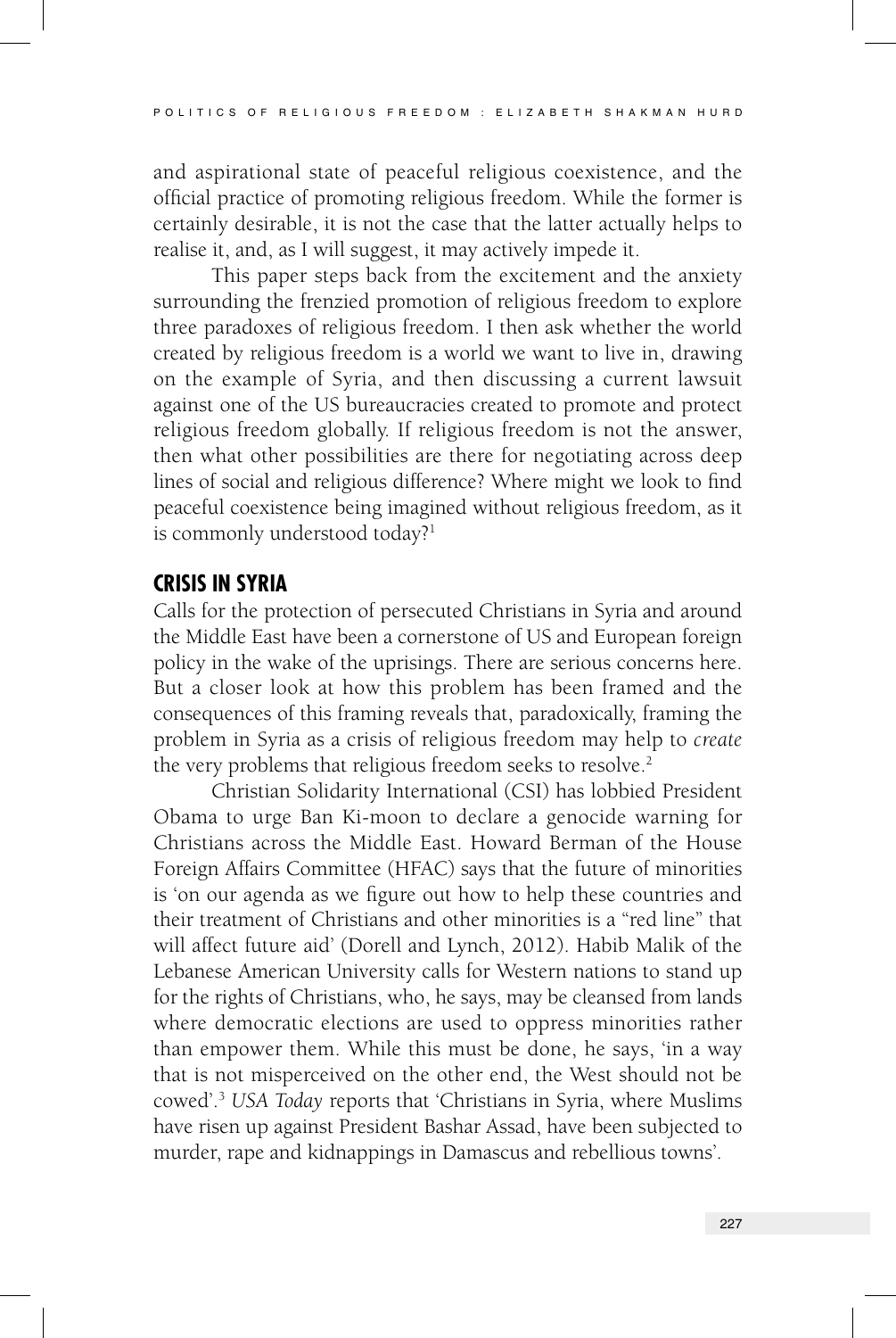The momentum builds. The logic of this story is clear: when 'Muslims rise up against Assad', the result is Christian persecution. But the problem is that the Syrian protests are not captured by the notion of 'Muslims rising up against Assad', just as the protests in Bahrain are not captured by the notion of 'Shi'a rising up against Sunnis'. This is what these regimes want us to believe. For decades, the Assads have relied on the threat of sectarian anarchy lurking just below the surface to justify autocratic rule. When the media, government officials and other public figures frame the revolt not as a popular uprising against a secular autocracy, but as an armed sectarian conflict pitting Sunnis against Alawites and their Shi'ite allies (Iran and Hezbollah), it hardens lines of religious difference. It brings these lines to the surface, accentuates and aggravates them. This makes sectarian violence more likely. It makes the regime's argument that it is the only bulwark against sectarian warfare a la Lebanon and Iraq more plausible. This framing of the conflict energises categories of religious difference—Christian, Alawite, Sunni—that might not otherwise necessarily define it.

Like people everywhere, however, Syrians hold multiple allegiances, often celebrate diverse traditions, are frequently of mixed backgrounds, and do not always fit into the rubric of religious identity demanded by the sectarian assumptions of religious freedom discourse. Left out in the cold, these 'in-between' individuals find themselves in the impossible position of having to make political claims on religious grounds, or having no grounds from which to speak (Castelli, 2007: 684). This process of silencing is the first paradox of religious freedom.

To suggest that conflict stems from a failure to acknowledge the rights of believers conceals the ways in which social divisions cut across sectarian divides. It obscures the ways forward that emerge when the focus is not on beliefs or communities of believers, but rather on shared human needs and visions. The crisis in Syria calls for an approach to protecting human dignity that goes beyond calls for freedom of belief, and that loosens the grip of this construct on the political framing of the conflict.

Of course, the logic of sectarianism extends far beyond Syria. Calls for the protection of persecuted minorities have been a defining feature of the political landscape across the Middle East. A similarly tragic trajectory has taken hold in Bahrain, where an embattled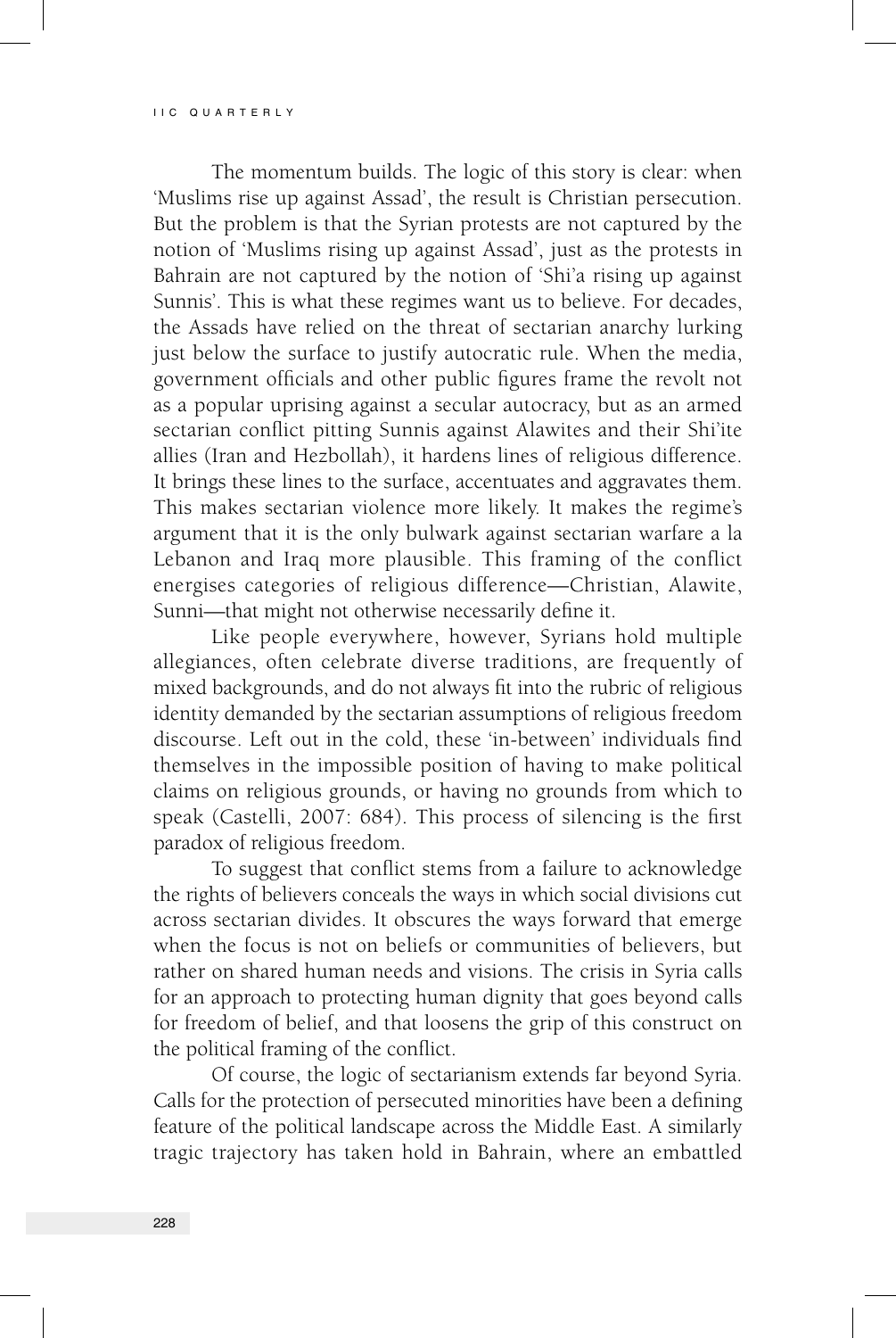regime challenged by both Shi'a and Sunni dissenters has framed the conflict as sectarian, mobilising Sunni against Shi'a on the claim that the latter are controlled by a predatory Iran.<sup>4</sup> As Joost Hiltermann (2012) argues:

by whipping up sectarian sentiments, the [Bahraini] government hopes to change the perception of the conflict from one that pits a popular pro-democracy movement against an authoritarian regime to one of a sectarian struggle between Sunni and Shia, with the strong government needed to maintain order.

In Syria, Bahrain and elsewhere, the everyday realities and ambiguities that shape religious identification cannot be squeezed into the categories of a sectarian logic that is built into claiming and legally enforcing a right to religious freedom. If you don't know who is religious, how would you know who should be freed? Recent scholarship in religious studies is helpful in this regard. As Salomon and Walton argue:

What makes someone a believer or a member of a faith community and what makes someone not so? What life experiences, confessional commitments, and ritual practices qualify one as an insider, and which prohibit an individual from inclusion? Are 'insider' and 'outsider' categories that we must inhabit permanent[ly] or can we move creatively between them? Most importantly, should scholars [or governments?] attempt to adjudicate these questions of religious identity and belonging, thereby becoming arbiters of orthodoxy (2012: 406)?

Salomon and Walton allude to the complexities of religious affiliation and practice. They acknowledge the difficulties of assigning individuals to the category of believer or non-believer. They allude to the structures of power—the 'arbiters of orthodoxy'—that are involved in deciding who is in and who is out. Official religious freedom advocacy, it seems to me, works in the opposite direction, operating out of a different sensibility. Religious freedom advocates do not question the power of established authorities to make religious designations, but, to the contrary, they look to such authorities to publically adjudicate lines of identity and difference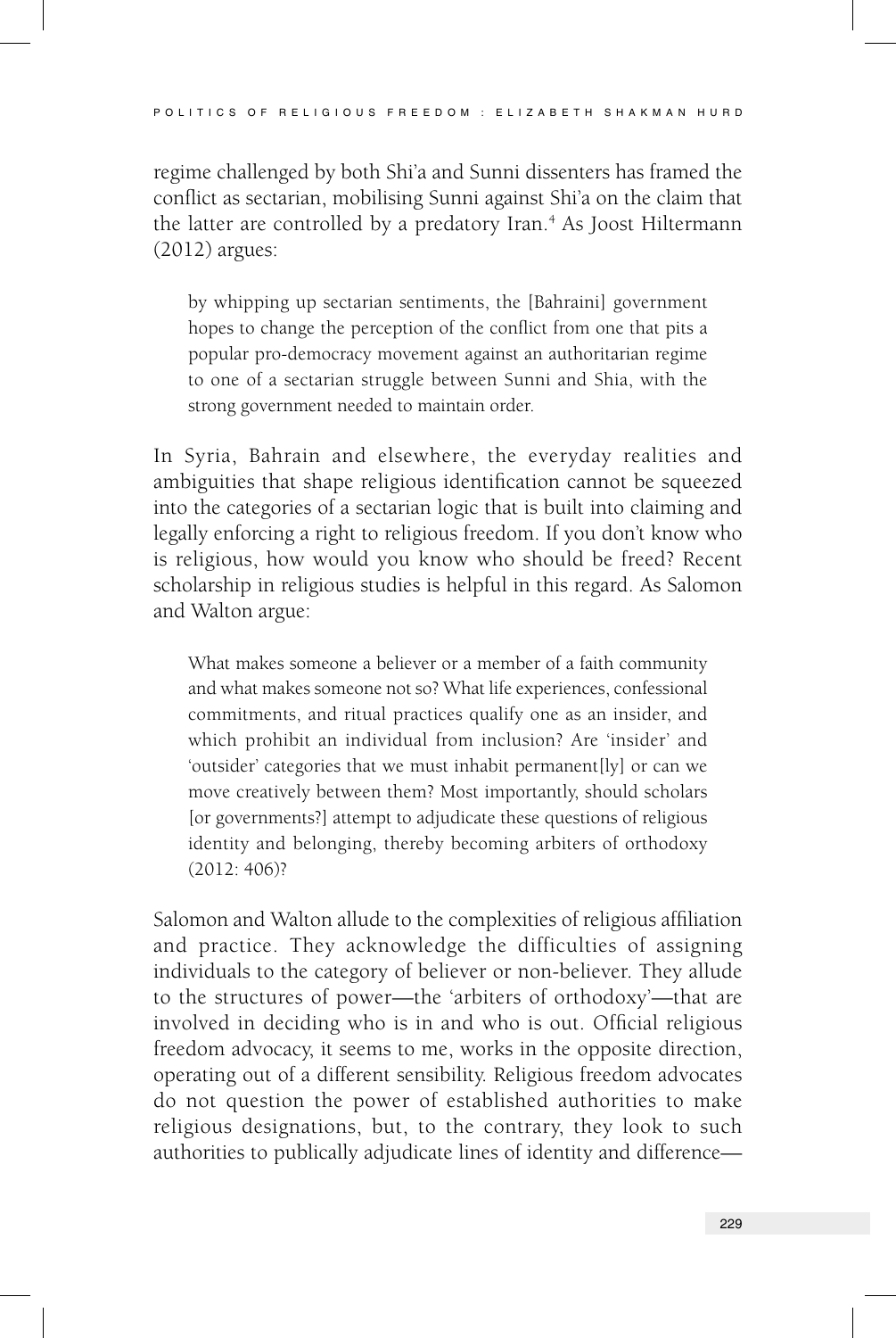along the lines of what Linda Woodhead refers to in this volume as 'Olympian' religion. These projects do not seem to question the ability or willingness of everyday people to live according to these religious designations as organised around distinct confessional communities. Instead, they funnel people into one community or the other, fortifying lines of religious difference that otherwise might not be as salient politically, or as divisive socially. So the second paradox of religious freedom promotion is that singling out religion legally and politically from among multiple affiliations held by individuals makes religious difference more politically salient, thereby exacerbating rather than calming social divisions. Advocacy for religious freedom, then, may actually contribute to the violence and discrimination that it purports to cure.

As an example of this politicisation, take the current lawsuit pending against the United States Commission on International Religious Freedom (USCIRF).<sup>5</sup> This Commission, the bipartisan US government watchdog agency created in 1998 to promote and protect religious freedom abroad, is being sued for religious discrimination in hiring. In 2009, Safiya Ghori-Ahmad, an American lawyer from Arkansas, fluent in Urdu and Hindi, with a Master's degree in international development, accepted a USCIRF position as a South Asia policy analyst. The Commission hired her to conduct research on South Asia's human rights and religious freedoms. According to the complaint, four weeks after she had been offered the job, and after she had already left her previous job at the Muslim Public Affairs Council, the offer was rescinded. Instead, she was given a temporary 90-day position that began in late July 2009.

The suit alleges that the Commission withdrew its job offer because Ghori-Ahmad is Muslim. She was told, she says, that the job could not start because of a hiring freeze—but she saw others hired during that same period. Once on the job, according to the suit, her supervisor told her that Commissioner Nina Shea 'would be upset that USCIRF had hired her because she was Muslim and had been affiliated with a Muslim organisation', and then 'suggested ways that Ms. Ghori-Ahmad could limit the negative impression her beliefs and background would create with members of the Commission'. The suit claims that the supervisor recommended that she push back her start date to avoid certain commissioners and 'call in sick' on days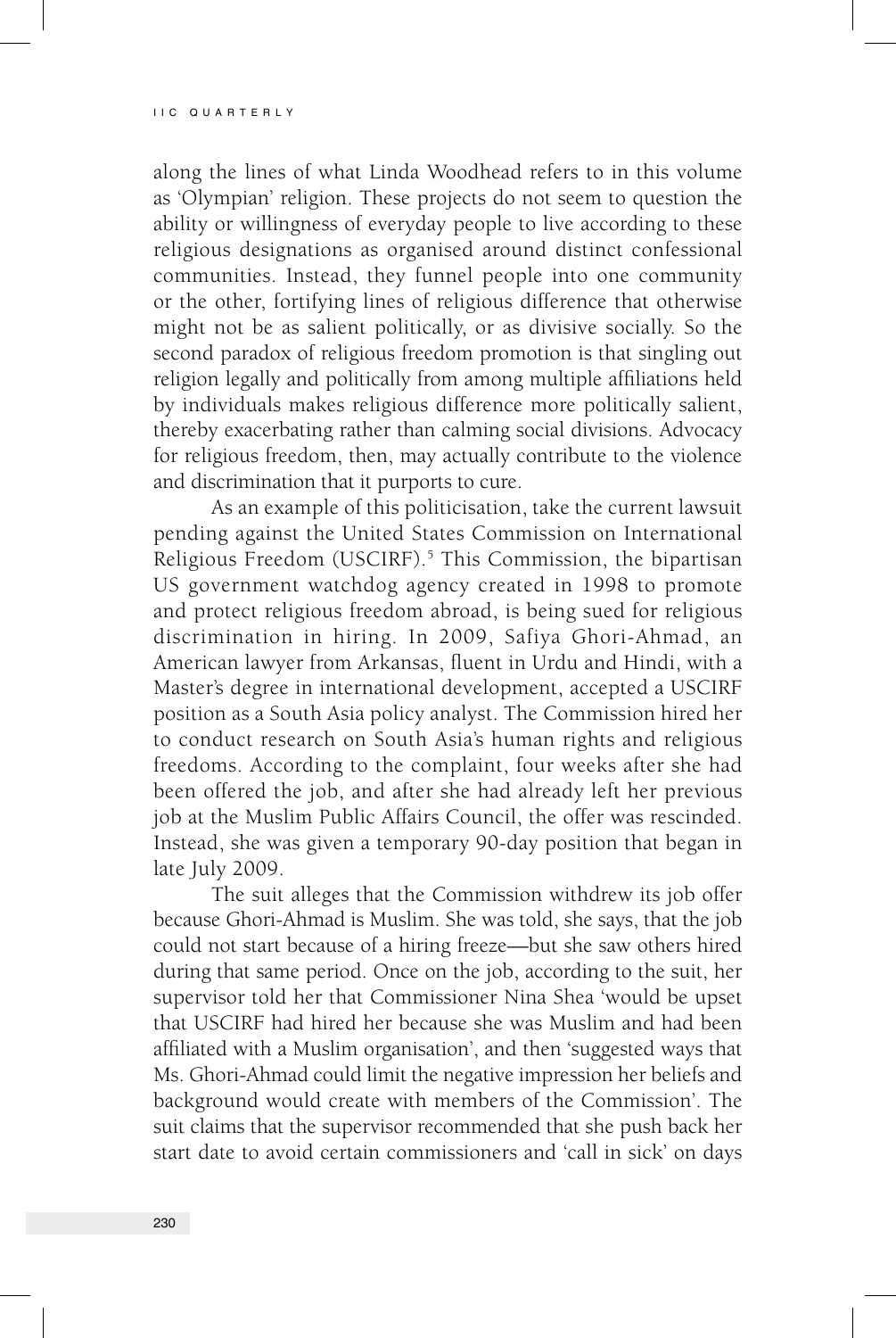when certain commissioners might be in the office, to avoid running into them. This supervisor also allegedly told her to 'downplay her religious affiliation', and 'emphasise that she was a mainstream and moderate Muslim' who 'didn't even cover her hair'. Legal briefs also claim:

Internal USCIRF email and discussions make clear that Ms Ghori-Ahmad's national origin and religion drove USCIRF's ultimate decision to rescind its job offer. For example, Shea wrote that hiring a Muslim like Ms Ghori-Ahmad to analyse religious freedom in Pakistan would be like 'hiring an IRA activist to research the UK twenty years ago'.

In an open letter to the *Washington Post* in June 2012, Ms. Shea claimed that she did not use the words 'hiring a Muslim'. She countered that:

the first 13 words of this quote—as is clear in the legal complaint are not mine.... What is especially problematic are the words 'hiring a Muslim,' which imply that I am a religious bigot ... I voiced opposition to Ms Ghori-Ahmad because of the bias evident in some of her writings.

Yet such a comment would be consistent with Shea's record. The suit describes Shea as 'a long-time vocal critic of Islam as a religion, majority-Muslim countries, and Muslims generally'. She vehemently opposed the Cordoba House/Park 51 project (the so-called 'Ground Zero Mosque'), as did the USCIRF's prominent former Commissioner Leonard Leo. A prominent advocate for persecuted Christians, she stated in a 2001 interview, 'I believe that religious freedom is universal ... but at the same time I find that religious freedom is only fully understood in this country—not even in the west, but in this country.' Despite such stances, Shea felt it appropriate to ask whether Ghori-Ahmad's writings and advocacy betrayed a bias.

This is part of a pattern at USCIRF of questioning the motives and patriotism of American Muslims. Most recently, Mitch McConnell appointed M. Zuhdi Jasser as a USCIRF Commissioner. Jasser, a practicing Muslim, is an Arizona cardiologist who founded the American Islamic Forum for Democracy, a conservative lobbying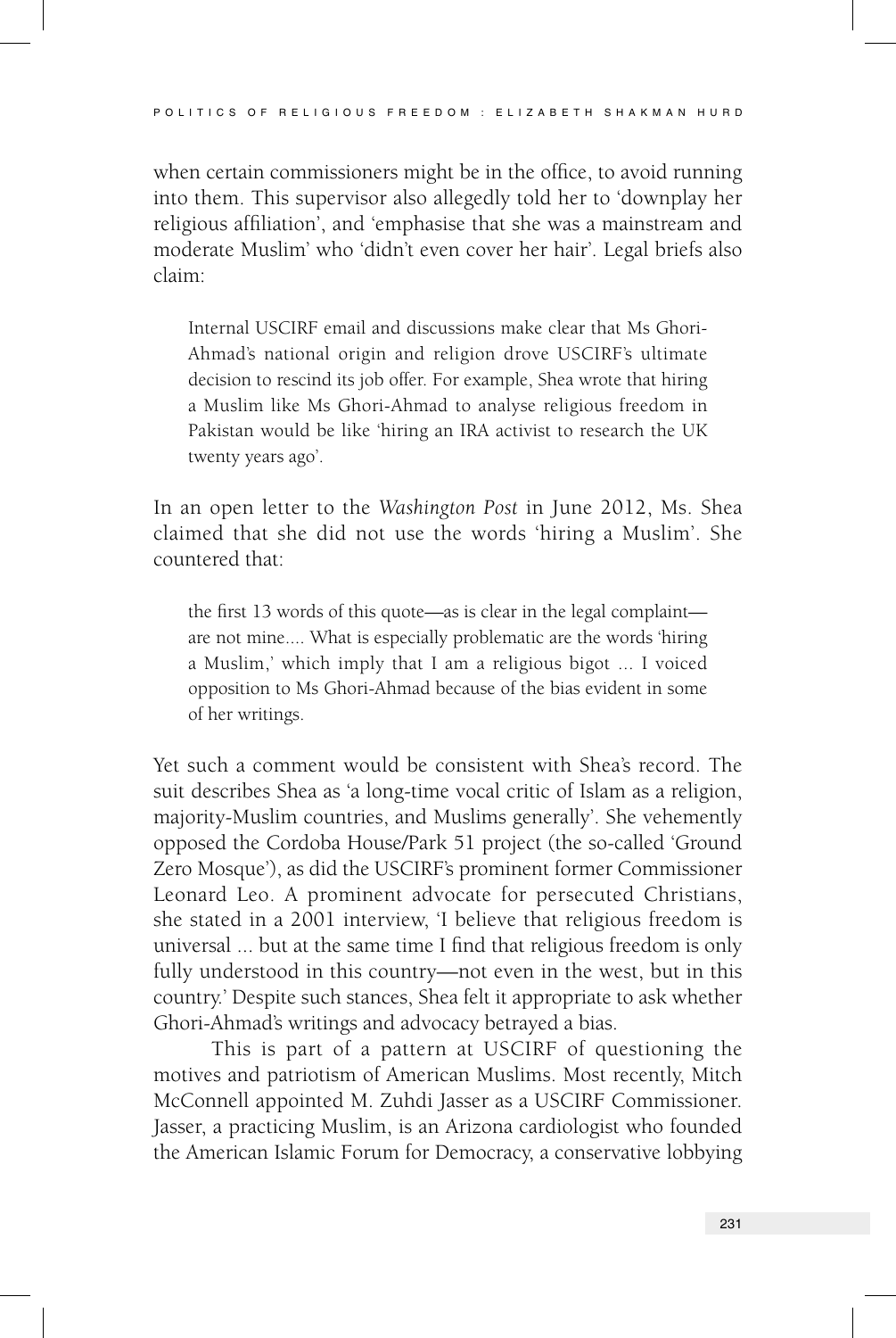group that promotes 'the preservation of the founding principles of the United States Constitution, liberty and freedom, through the separation of mosque and state'. He also served as the narrator in the controversial film, *The Third Jihad*, which alleges a conspiracy of radical Muslims to undermine the United States from within.<sup>6</sup> Why would an agency dedicated to promoting religious freedom abroad discriminate against religious minorities within the United States?

For Shea and her sympathisers, since religious freedom can only be understood by Americans with 'mainstream' beliefs, it can only be extended to 'mainstream' religious Americans. Even American Muslims who present themselves as moderates should have their motives questioned and their records examined. According to the suit, Ms. Shea wrote in an email that Ms. Ghori-Ahmad's profession of tolerance could be dismissed as a sham because it would have been 'really stupid' for her to have revealed what Shea believed must be her real views. Islam, in Shea's mind, equals intolerance, and she was personally committed to exposing this alleged Muslim hypocrisy abroad. This is not religious freedom but a combination of Christian supremacy and flagrant bias against Islam. In this view, 'religious freedom' is anything but a pluralist mission to make the world safe for different ways to be religious; it means, rather, a mission to protect American majority religious interests from perceived threats from minority religious traditions.

The Equal Employment Opportunity Commission finished its investigation of Ghori-Ahmad's case in March 2010, and in May 2010 issued an Acknowledgement and Order according to which both Ghori-Ahmad and USCIRF were allowed to 'obtain certain discovery from each other'. But, according to the complaint, USCIRF refused to produce documents and denied access to the commissioners involved in rescinding Ghori-Ahmad's offer for a permanent job. She then requested a hearing before an administrative judge, who dismissed the case. According to the suit, 'USCIRF—an entity created by Congress to promote religious freedom—argued that it could discriminate against employees without sanction because it was not subject to Title VII of the Civil Rights Act of 1964.' The judge agreed. But subsequent legal reforms sponsored by Senator Dick Durbin (H.R. 2867) made USCIRF subject to the Civil Rights Act. In June 2012, Ghori-Ahmad filed a lawsuit in the federal district court in Washington, alleging that USCIRF had illegally discriminated in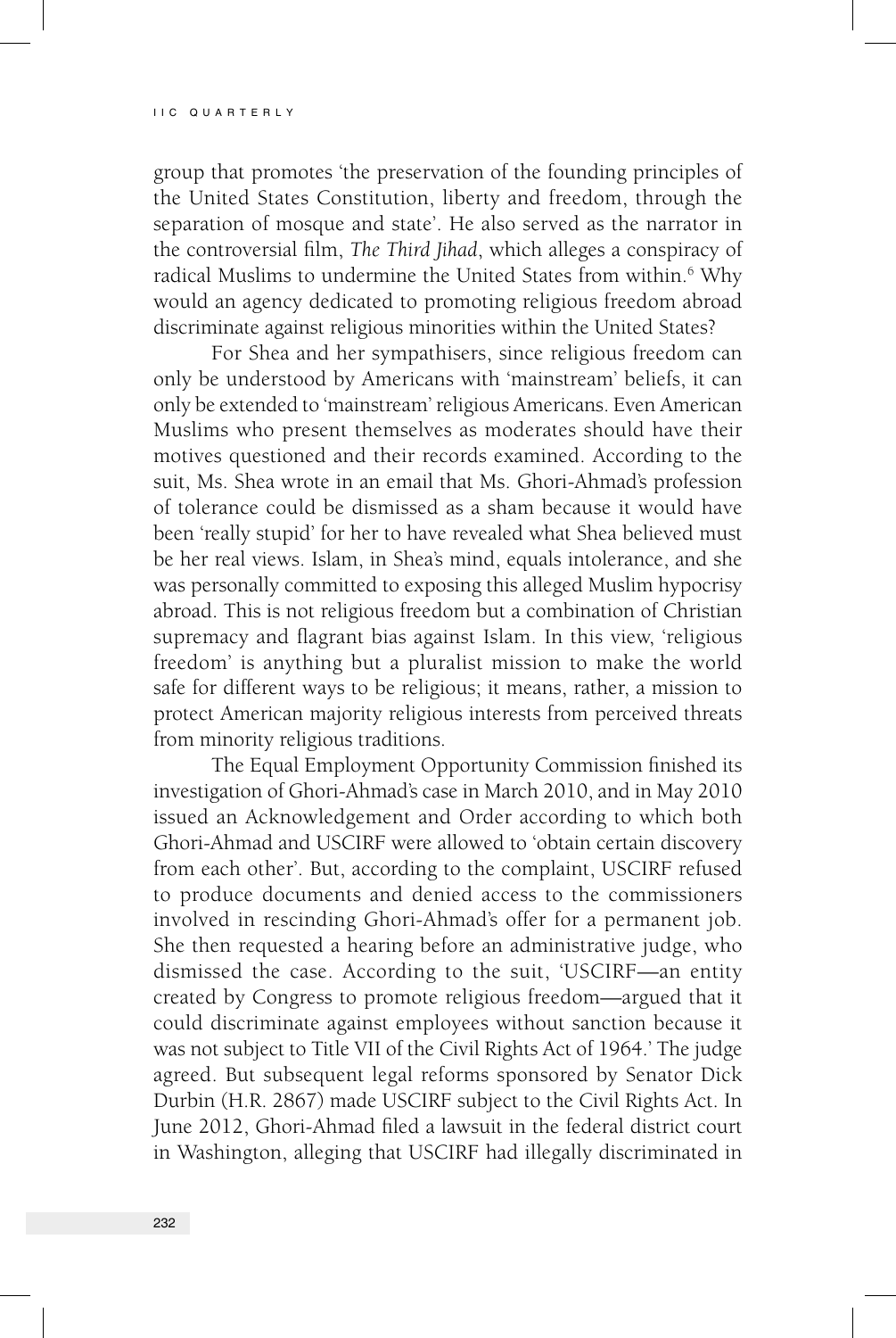hiring on the basis of religion. The suit has been wending its way through complex procedural hurdles; at this moment, it appears that the suit will proceed to trial.

Some within USCIRF were appalled by this treatment of Ghori-Ahmad. Bridget Kustin, a former USCIRF researcher, resigned in protest. Knox Thames, the commission's policy and research director, is quoted in the suit as admitting that Ghori-Ahmad's offer had been retracted because 'certain Commissioners objected to her Muslim faith and affiliation.... He said he was sorry this had happened'. Tom Carter, former communications director for the Commission, told *The Daily Beast* that, 'the Durbin reforms give USCIRF a do-over. Hopefully, the new commissioners will take the opportunity to get it right this time.'

But will they? And, more fundamentally, what would it mean to 'get it right'? The USCIRF needs more than an overhaul. Simply broadening the commission's mandate to clarify that it must protect Muslims or other disfavoured minority religions is not sufficient. Government promotion of religious freedom is, by its very nature, a flawed enterprise because the government inevitably becomes involved in deciding which religions, and which forms of which religions, are deserving of protection. Any government position on which religions to protect is necessarily tangled in that government's political commitments, interests and biases. Some will counter that the USCIRF can be fixed by appointing 'better' commissioners. After all, none of the commissioners identified in the lawsuit is still serving. Perhaps future Muslim–American job candidates will not be required to write an essay to prove that they are 'objective and unbiased', as was asked of Ghori-Ahmad. But who will determine who the 'right' person is, politically and religiously? Simply asking the question reveals the project's fatal flaw: no commissioner selected by politicians can possibly stand above religious politics. No governmental officer-no government, period—should be taking on the role of religious arbiter, at home or abroad. A commission that promotes 'religious freedom' may be nearly impossible to oppose—and yet it is an inevitably Orwellian project.

Ghori-Ahmad and USCIRF may reach a settlement. If not, this trial will surely become, as *Christianity Today* describes it, 'one of the most ironic in American history, with the congressional commission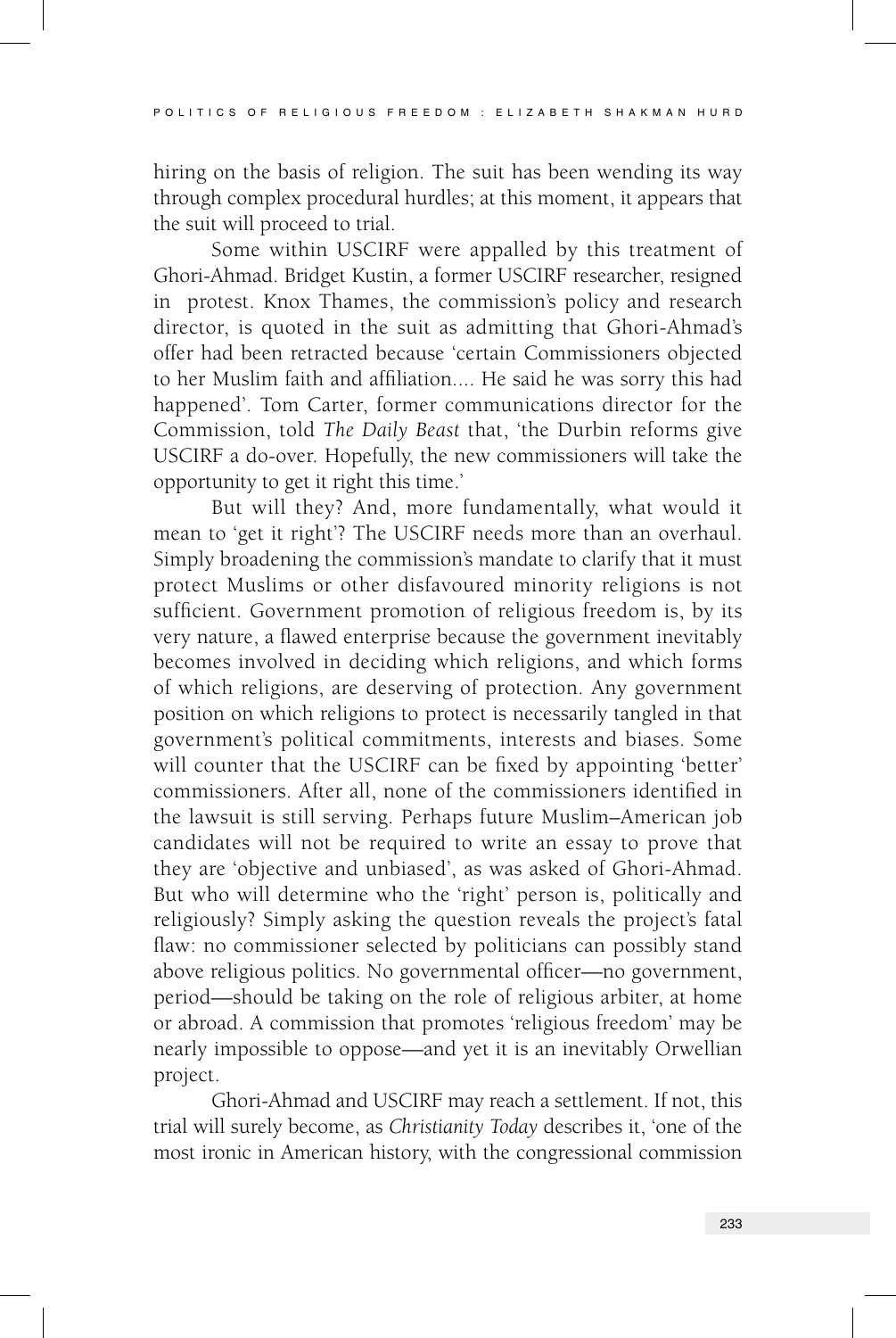charged with monitoring religious freedom around the world defending its own employment practices in court' (Grant, 2012).

# **AFTER RELIGIOUS FREEDOM?**

The globalisation of religious freedom is not a sign of the victory of rational, peaceful religion over archaic and violent rivals. It is not a sign of the triumph of religion over secularist attempts to run it off the court. There is a more complex story about religious politics to be told about these projects and policies and the bureaucracies conjured up by states and other authorities to implement them. They help to draw lines that publically divide religion from nonreligion (increasingly marked as 'culture', as Beaman has argued), differentiate believer from non-believer, and mark off one religious community from the next. Religious freedom advocacy does not merely enforce a universal norm, as liberal internationalists would have it. It helps to *create* individual subjects and 'faith communities' for whom choosing and believing in religion are seen as the defining characteristics of what it is to be a modern religious subject. The right to choose to believe (or not), then, becomes the essence of what it means to be free. To achieve this unity in freedom of belief—belief in belief, as it were—across communities of belief (and non-belief), is what it means to have achieved religious freedom.

This particular model of religious freedom empowers religious authorities in positions of power at the expense of dissenters, doubters and those on the margins of community. It may also undermine democracy.<sup>7</sup> And this is a third paradox of religious freedom. The promotion of religious freedom may undermine democracy not because democracy is necessarily secular, but because the hierarchical, institutionalised forms of religion defended by the US bishops, the US Department of State, USCIRF Open Doors, the EU, the House Foreign Affairs Committee, Canada's DFAIT, and other advocates for religious liberty regulate—and may even eradicate—the potential for non-established, minority, diverse and democratic forms of religion to flourish.

If the problem that religious freedom is meant to solve is to find ways to live together with multidimensional social diversity and difference, then it may be something that has to occur outside of the spaces enacted through legal regulation by public authorities, religious or secular. Take Foucault's notion of freedom. In this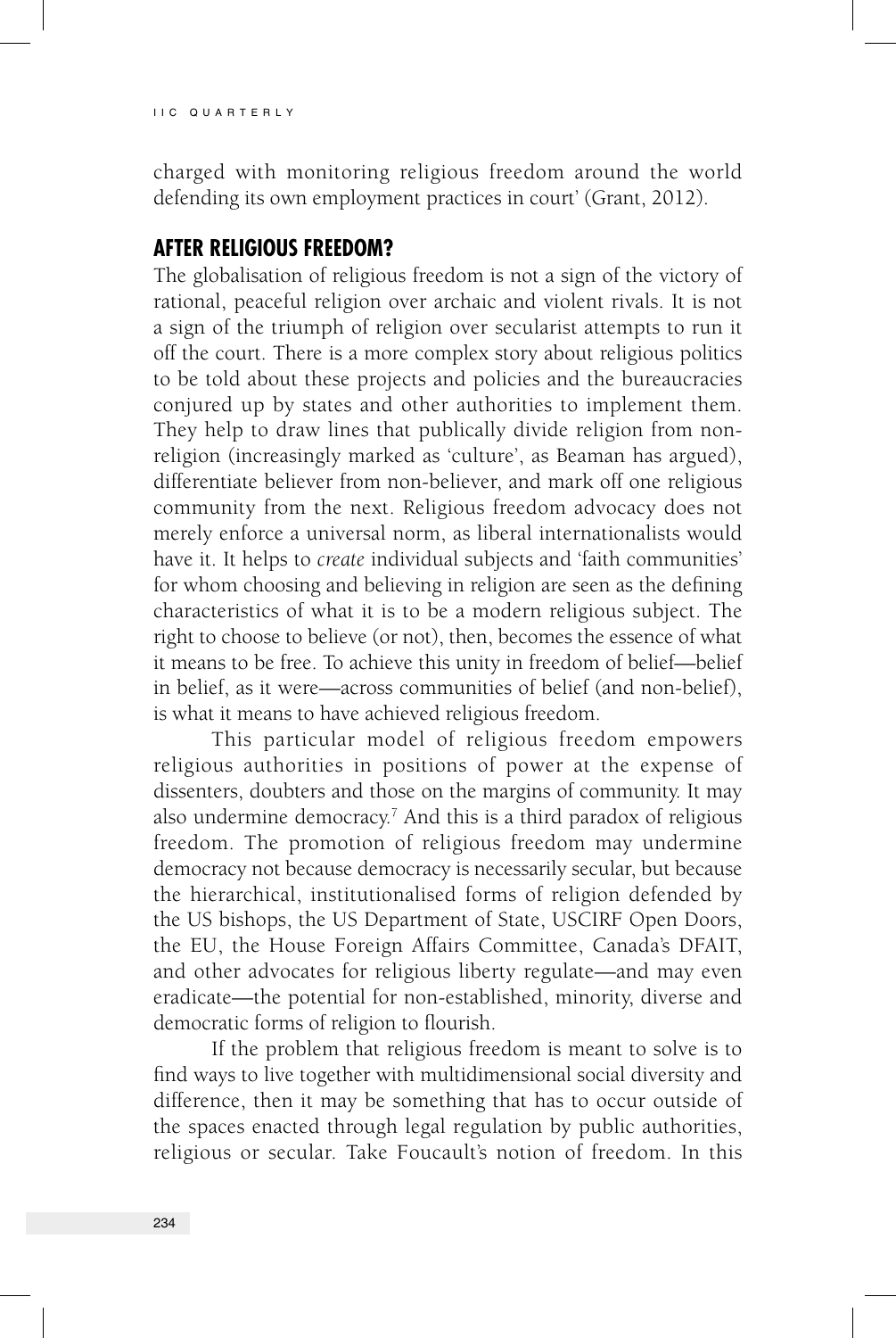image, as William Connolly explains, freedom is 'not reducible to the freedom of subjects; it is at least partly the release of that which does not fit into the moulds of subjectivity and normalisation'. This leads to a 'conception of rights attached not to the self as subject, but especially to that which is defined by the normalised subject as otherness, as deviating from or falling below or failing to live up to the standards of subjectivity' (Connolly, 1985: 371). Under Foucault's agonistic conception of rights, freedom emerges as a transitory site of resistance or mode of insurrection rather than a form of religious or political discipline imposed by the authorities. Rather than something enforced from on high, it is attached precisely to that which the authorities define as other, unorthodox, dissenting, or 'minoritarian'. An example is the recent campaign by the US Leadership Conference of Women Religious, representing 80 per cent of Catholic nuns in the United States. Women Religious faces disciplinary action by the Vatican, as detailed in the recent 'Doctrinal Assessment of the Leadership Conference of Women Religious'.<sup>8</sup> In Elizabeth Castelli's (2012) reading of this Assessment:

Religious freedom emerges as nothing more than a mode of shoring up the authority of the Magisterium of the Bishops, not a set of values that shelters and protects the acts of conscience undertaken by Catholic women religious in the United States. Yet ironically, recourse to a robust notion of personal conscience is an unambiguously orthodox position in Catholic theology and a fully justifiable exercise of religious freedom on the part of the nuns.

I have suggested in this paper that religious freedom structures the field of religious and political possibility such that individuals are compelled to make political claims on religious grounds; it makes religious difference more politically salient and socially divisive; and it empowers central, often majoritarian, authorities at the expense of dissenters, doubters, minorities, and those living in the shadows or at the margins of established communities. An alternative, agonistic image of freedom, on the other hand, is by definition not something that can be imposed by a state, church or international organisation—or any large, centralised, hierarchical authority. If religious freedom is not something that can be officially promoted, as Sullivan's (2012) 'impossibility' argument persuasively argues,<sup>9</sup> then,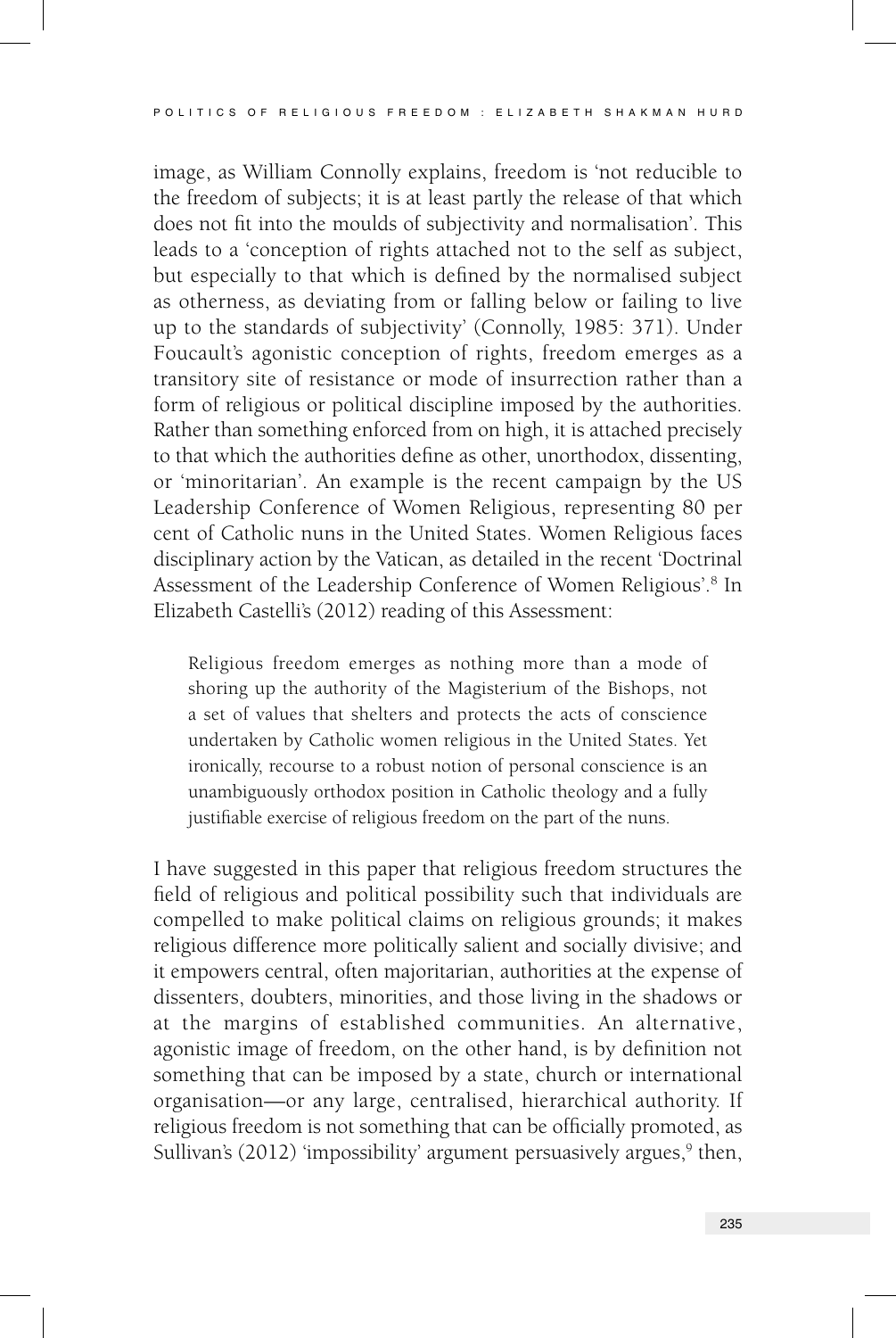we could ask, what are all of these centralised, hierarchical religious and political authorities promoting? In whose name do they speak? Are those empowered by the rise of religious freedom capable of assessing and judging the lives of those they seek to redeem?10 And if not, who will speak for the other ways of being religious, and being human, that are casualties of the relentless, and at times reckless, drive to globalise religious freedom which is, after all, only one mode of living with religious diversity among others.

### **NOTES**

- 1. These possibilities are explored in a recent series of posts, 'The Politics of Religious Freedom', on *The Immanent Frame* (TIF), the Social Science Research Council's online discussion forum on religion and the public sphere: http://blogs.ssrc.org/tif/the-politics-of-religious-freedom/. The series addresses the multiple histories and genealogies of religious freedom and the many contexts in which these histories and genealogies are salient today. It is part of a joint research project, 'The Politics of Religious Freedom: Contested Norms and Local Practices': http://iiss.berkeley.edu/politics-of-religious-freedom/
- 2. This section expands upon my post, 'Believing in Religious Freedom', *The Immanent Frame*, 1 March 2012, http://bit.ly/wqmRWT
- 3. Quoted in Dorell and Lynch (2012).
- 4. Hiltermann (2012) observes that 'Sunni-Shia interaction is what defines daily life at the workplace and in many neighborhoods'.
- 5. See Hurd (2013).
- 6. See http://therevealer.org/archives/10349
- 7. See Sullivan (2012).
- 8. See the Vatican Congregation for the Doctrine of Faith's 2012 report for more.
- 9. See Sullivan (2007) for more on this argument.
- 10. See Abu-Lughod (2011: 255).

#### **REFERENCES**

- Abu-Lughod, Lila. 2011. 'Anthropology in the Territory of Rights, Islamic, Human, and Otherwise...', in Ron Johnston (ed.), *Proceedings of the British Academy, Vol. 167, 200. Lectures*. Oxford: Oxford University Press.
	- ———. 2010. 'Against Universals: The Dialects of (Women's) Human Rights and Human Capabilities', in J. Michelle Molina and Donald K. Swearer (eds.), *Rethinking the Human*. Cambridge: Harvard University Press.
- Beaman, Lori G. and Winnifred F. Sullivan (eds). 2013. *Varieties of Religious Establishment*. London: Ashgate.